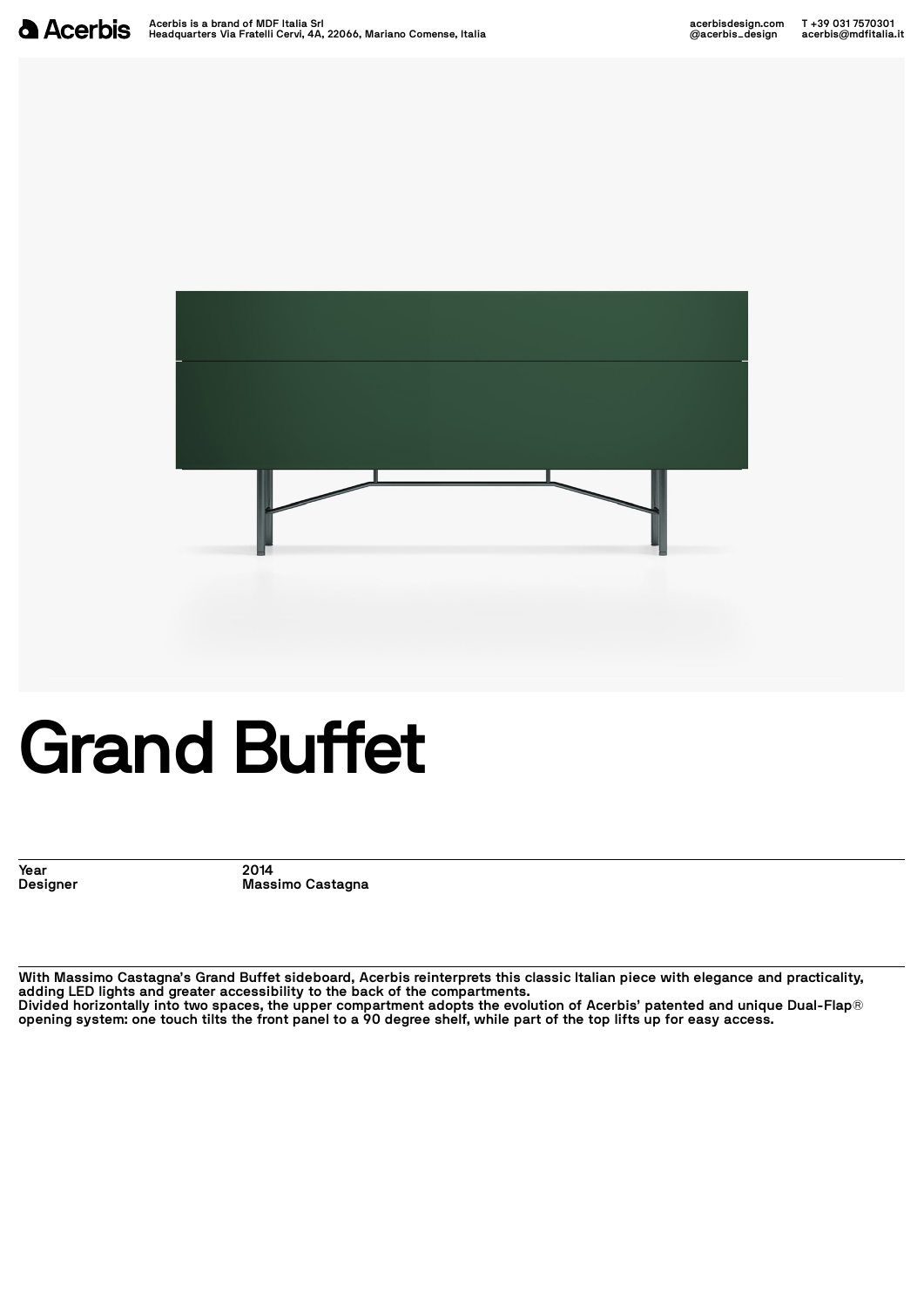## **a** Acerbis

## **Dimensions**



## **Finishes**

Matt lacquered, glossy lacquered or wood veneer doors and tops.<br>
Matt lacquered or wood veneer external sides.<br>
Matt slate grey lacquered interior, dividers and back-lit rear panel in matt metahacrylate.<br>
LED lighting syst

|                        | Doors and top   Glossy lacquered |                  |             |             |                  |  |
|------------------------|----------------------------------|------------------|-------------|-------------|------------------|--|
| LL <sub>02</sub>       | <b>LL09</b>                      | <b>LL10</b>      | <b>LL12</b> | <b>LL15</b> | <b>LL23</b>      |  |
| LL24                   | LL20                             | LL <sub>21</sub> | LL22        | <b>LL25</b> | LL <sub>06</sub> |  |
|                        | Doors and top   Matt lacquered   |                  |             |             |                  |  |
| LO73                   | LO74                             | LO75             | LO76        | <b>LO81</b> | LO91             |  |
| <b>LO92</b>            | <b>LO88</b>                      | LO <sub>89</sub> | LO90        | LO93        | 072              |  |
| Doors and top   Veneer |                                  |                  |             |             |                  |  |
| <b>ES48</b>            | <b>ES47</b>                      | <b>ES42</b>      |             |             |                  |  |
| <b>Base</b>            |                                  |                  |             |             |                  |  |
|                        |                                  |                  |             |             |                  |  |